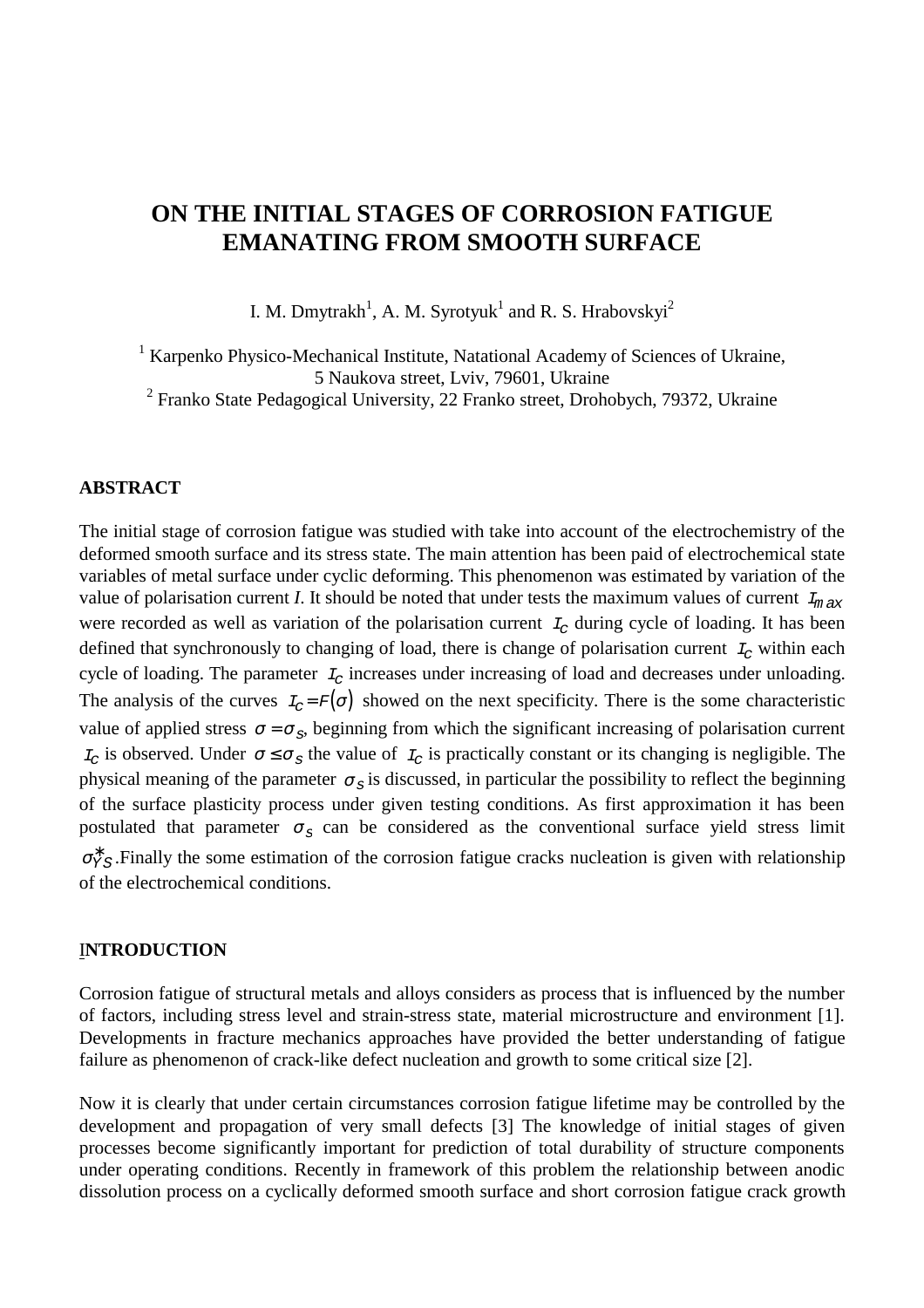behaviour has been established [4, 5]. As further developments of this direction the present work is focused on the initial stage of corrosion fatigue with take into account of detailed consideration of electrochemical state variables of metal surface under cyclic deforming.

#### **EXPERIMENTAL PROCEDURE**

The low alloy steel *12Kh1MF* (yield stress for tension  $\sigma_{\gamma s} = 260M$  Pa) was used as investigation object. The nominal chemical composition of material was next (in weight percentage): C=0.08-0.15; Cr=0.9-1.2; Mo=0.25-0.35; V=0.15-0.30; Mn=0.40-0.70; Si=0.17-0.37; Ni<0.25; Cu<0.20; S<0.025; P<0.030; remainder Fe. The specimens have been made from the plate (thickness 40 mm) and their geometry is presented in Figure 1a.

The 3% NaCl aqueous solution under ambient temperature was taken as a basic corrosion environment. The tests were conducted in environments with different values of *pH*, namely 3.0; 6.5 and 9.0. For this purpose the small admixtures of *HCl* and *NaOH* were respectively used.



Figure 1: Specimen (a) and principal scheme of testing equipment (b): 1 - cell; 2 - corrosive environment; 3 - specimen; 4 - Haber-Luggin capillary; 5 - reference electrode; 6 - auxiliary electrode; 7 - potentiostat; 8 - XY-recorder; 9 - system for load regulation; 10 - system for load measurement; 11 - system for temperature regulation; 12 - electrocontact thermometer; 13 - heating element; 14 - fixed grip; 15 - active grip; 16 - base

The specimens were tested under three points bending conditions and the scheme of corrosion fatigue tests is shown in Figure 1b. The tests were conducted under constant level of the cyclic stress and stress ratio  $R=0$ . The frequency of loading was equal  $\omega = 0.1H z$ . The values of cyclic stress were chosen with respect to the value of yield stress  $\sigma_{YS} (R_e)$  of the studying materials for providing the constant ratio  $\sigma_{\text{max}}/\sigma_{\text{YS}} = 1.0$ . Here  $\sigma_{\text{max}}$  is maximal stress per loading cycle.

The electrochemical tests were conducted according to the standard polarisation procedure and with using the special designed corrosion cell (see Figure 1b). For electrochemical measurements the potentiostat PI-50 with the *Ag/AgCl* reference electrode was applied. As auxiliary electrode, the special bar coated of platinum was used. During tests the constant electrochemical conditions within corrosion cell were provided by a constant value of the electrode potential of the specimens and by periodic replacing of the used corrosion solution on fresh for maintaining the constant *pH* value.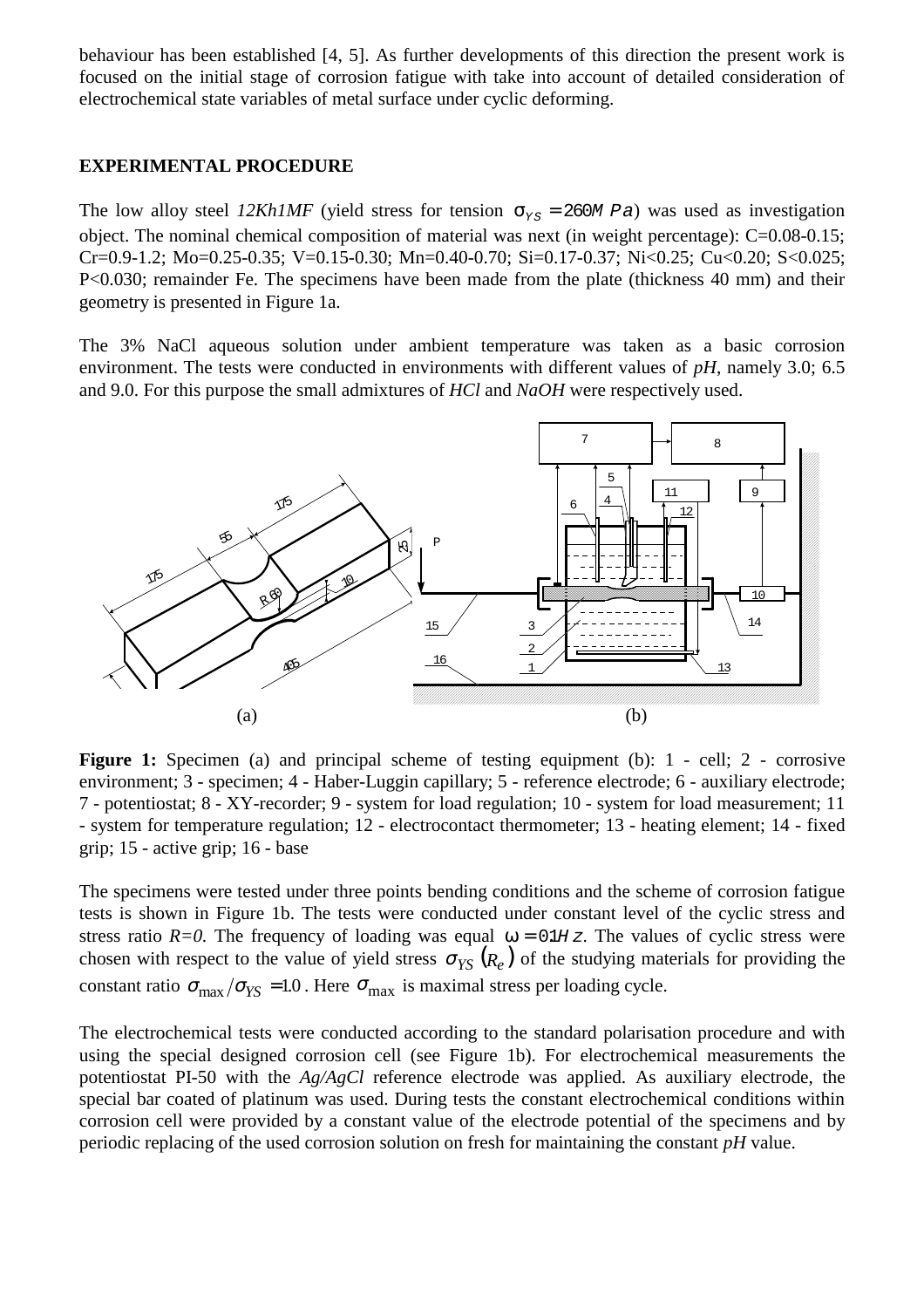For each tested specimen the surface was periodically observed and its corresponding images were fixed using a plastic replication technique [6]. The system used for receiving of these images from replicas involved a microscope with an attached television camera and a PC coupled to an image analysis software system.

#### **RESULTS AND DICUSSION**

The general result of tests is presented as number of loading cycles to cracks initiation ( $N_i$ ) and to specimen failure ( $N_f$ ) versus value of pH (see Figure 2). These plots showed that for given materialenvironment system shifting the *pH* value to acidic or alkaline side with respect to approximately neutral solution ( $pH = 6.5$ ) leads to deceleration of corrosion fatigue process. This trend is observed for crack nucleation process as well as for total lifetime.



**Figure 2:** Number of loading cycles to cracks initiation and to specimen failure versus *pH*

Besides that, the main attention has been paid of electrochemical state variables of metal surface under cyclic deforming. This process was estimated by variation of the value of polarisation current *I* under constant potential of specimen's surface. It should be noted that under tests the maximum values of current  $I_{max}$  were recorded as well as variation of the polarisation current  $I_c$  during cycle of loading. These dependencies and their combination were considered as basis for further analysing of the specificity of corrosion fatigue process for given testing conditions.

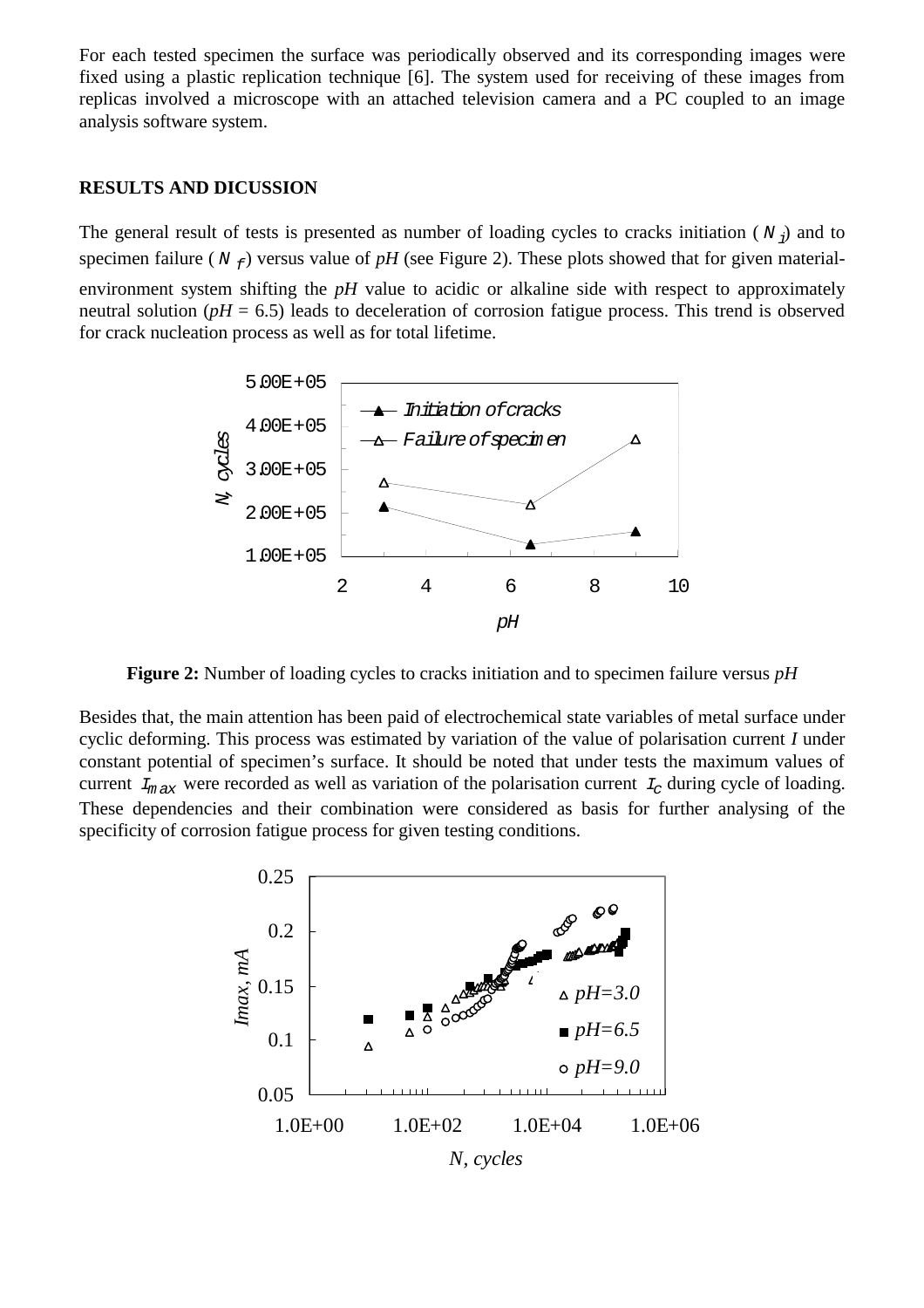**Figure 3:** Dependencies of the maximum polarisation current *Imax* on number cycles of loading *N* Dependence of the maximum polarisation current  $I_{max}$  on number cycles of loading *N* is shown in Figure 3 for corrosive environments with different *pH*. These plots have clear increasing tendency that reflects typical kinetics of corrosion damaging accumulation and nucleation and growth of crack-like defects.



**Figure 4:** Variation of the polarisation current *I<sub>c</sub>* during cycle of loading under *N*=2000 cycles: 1 - loading; 2 - unloading

Investigation of variation of the polarisation current  $I_c$  during cycle of loading showed that synchronously to changing of load, there is change of polarisation current  $I_c$  within each cycle of loading (Figure 4). The parameter  $I_c$  increases under increasing of load and decreases under unloading. The analysis of the curves  $I_c = F(\sigma)$  indicated on the next specificity. There is the some characteristic value of applied stress  $\sigma = \sigma_s$ , beginning from which the significant increasing of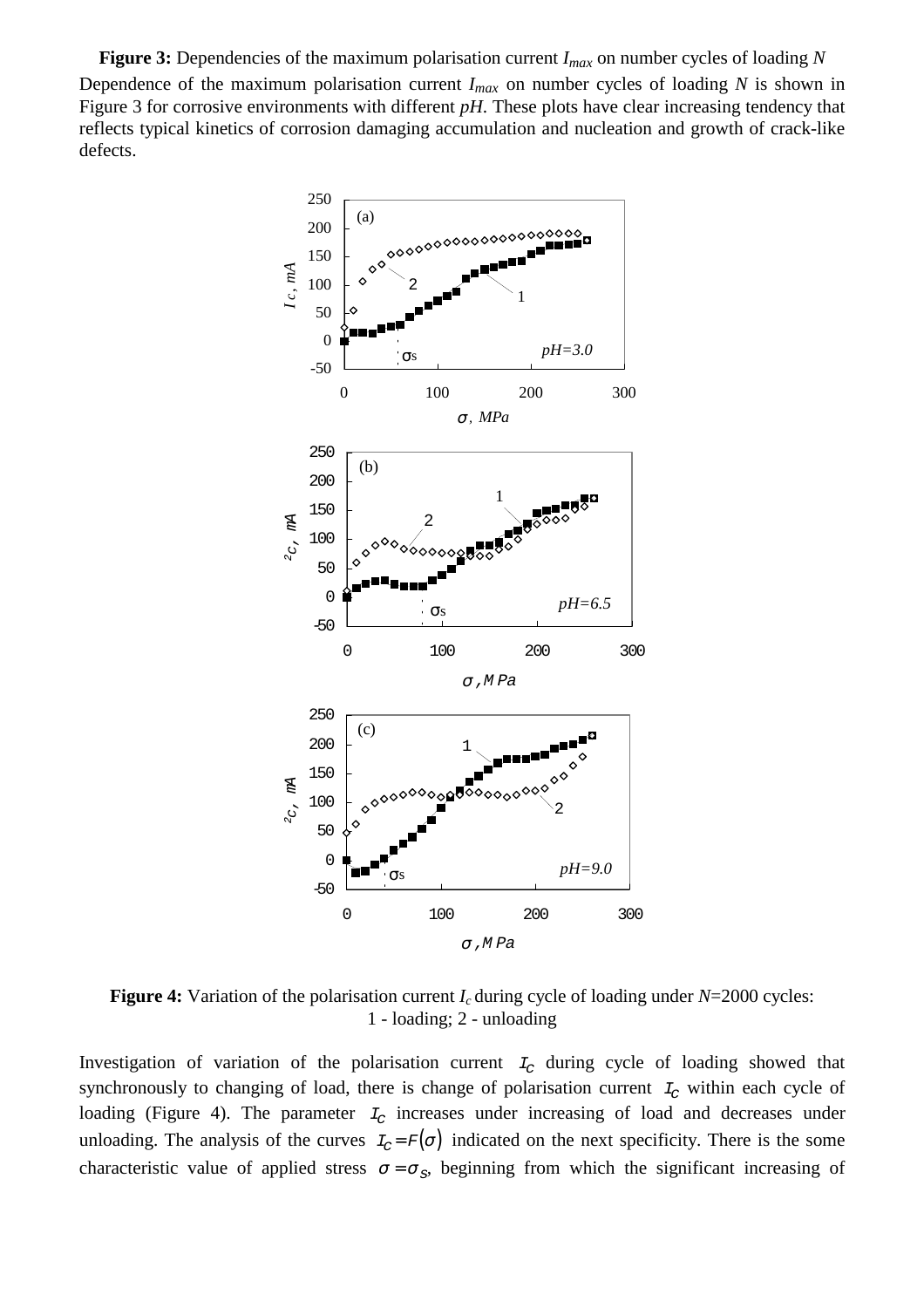polarisation current  $I_c$  is observed. Under  $\sigma \leq \sigma_s$  the value of  $I_c$  is practically constant or its variation is negligible.

For determining of the values  $\sigma = \sigma_s$ , the next procedure was used. During each test the curves  $I_{\rm C} = F(\sigma)$  were recorded versus number of loading cycles *N*. The loading part of these curves described by function:

$$
I_C = A_0 + A_1 \sigma + A_2 \sigma^2 + A_3 \sigma^3 + A_4 \sigma^4 + A_5 \sigma^5 + A_6 \sigma^6; \tag{1}
$$

where  $A_0 \, ... A_6$  are constants. Using eqn. 1, the values  $\sigma = \sigma_s$  were determined analytically as point of inflection. Result of this calculation in dimensionless form is given in Table 1. Here  $N_i$  is the number of loading cycles to cracks initiation on cyclically deformed surface.

## **TABLE 1** NUMERICAL VALUES OF PARAMETER  $(\sigma_s/\sigma_{YS})$  as function of ratio  $N/N_{\perp}$

| $pH=3.0$             |                                                                    | $pH = 6.5$           |                                                                    | $pH=9.0$       |                                                                    |
|----------------------|--------------------------------------------------------------------|----------------------|--------------------------------------------------------------------|----------------|--------------------------------------------------------------------|
| $N\big/N$ $_{\it 1}$ | $\sigma_{\scriptscriptstyle S}\!/\sigma_{\scriptscriptstyle {YS}}$ | $N\big/N$ $_{\it 1}$ | $\sigma_{\scriptscriptstyle S}\!/\sigma_{\scriptscriptstyle {YS}}$ | $N/N_{\it{i}}$ | $\sigma_{\scriptscriptstyle S}\!/\sigma_{\scriptscriptstyle {YS}}$ |
| 0.0005               | 0.2401                                                             | 0.0078               | 0.2724                                                             | 0.0013         | 0.3289                                                             |
| 0.0009               | 0.1975                                                             | 0.0157               | 0.2390                                                             | 0.0019         | 0.2675                                                             |
| 0.0014               | 0.2264                                                             | 0.0235               | 0.2519                                                             | 0.0032         | 0.2629                                                             |
| 0.0023               | 0.3080                                                             | 0.0313               | 0.2829                                                             | 0.0038         | 0.2793                                                             |
| 0.0028               | 0.1866                                                             | 0.0392               | 0.2662                                                             | 0.0064         | 0.3319                                                             |
| 0.0033               | 0.1396                                                             | 0.0470               | 0.2314                                                             | 0.0070         | 0.2246                                                             |
| 0.0037               | 0.2140                                                             | 0.0549               | 0.2111                                                             | 0.0083         | 0.2448                                                             |
| 0.0042               | 0.3930                                                             | 0.0627               | 0.2374                                                             | 0.0102         | 0.2857                                                             |
| 0.0060               | 0.1935                                                             | 1.0235               | 0.2309                                                             | 0.0109         | 0.2144                                                             |
| 0.0065               | 0.4062                                                             |                      |                                                                    | 0.0128         | 0.2338                                                             |
| 0.0070               | 0.2221                                                             |                      |                                                                    | 0.0134         | 0.2477                                                             |
| 0.0125               | 0.1518                                                             |                      |                                                                    | 0.0204         | 0.2850                                                             |
| 0.0130               | 0.3061                                                             |                      |                                                                    | 0.0211         | 0.2469                                                             |
| 0.0135               | 0.3307                                                             |                      |                                                                    | 0.0230         | 0.2959                                                             |
| 0.0139               | 0.3479                                                             |                      |                                                                    | 0.0236         | 0.2228                                                             |
| 0.0144               | 0.3573                                                             |                      |                                                                    | 0.0243         | 0.3054                                                             |
| 0.0149               | 0.1604                                                             |                      |                                                                    | 0.0249         | 0.2548                                                             |
| 0.0158               | 0.2605                                                             |                      |                                                                    | 0.1118         | 0.2701                                                             |
| 0.0163               | 0.2527                                                             |                      |                                                                    | 0.1277         | 0.2315                                                             |
| 0.0167               | 0.1950                                                             |                      |                                                                    | 0.1596         | 0.2703                                                             |
| 0.0172               | 0.1710                                                             |                      |                                                                    | 0.2874         | 0.2470                                                             |
| 0.0181               | 0.2652                                                             |                      |                                                                    | 0.3033         | 0.2565                                                             |
| 0.0186               | 0.2081                                                             |                      |                                                                    | 0.3193         | 0.2517                                                             |
| 0.0232               | 0.2198                                                             |                      |                                                                    | 0.4949         | 0.1197                                                             |
| 0.0279               | 0.2489                                                             |                      |                                                                    | 0.5268         | 0.2686                                                             |
| 0.0325               | 0.2014                                                             |                      |                                                                    | 0.6066         | 0.2108                                                             |
| 0.1301               | 0.2346                                                             |                      |                                                                    | 0.6386         | 0.1902                                                             |
| 0.1534               | 0.2276                                                             |                      |                                                                    | 0.6865         | 0.2559                                                             |
| 0.1650               | 0.2332                                                             |                      |                                                                    | 0.7024         | 0.2593                                                             |
| 0.2579               | 0.2369                                                             |                      |                                                                    | 0.8142         | 0.2599                                                             |
| 0.3741               | 0.2218                                                             |                      |                                                                    | 0.8461         | 0.1554                                                             |
| 0.4322               | 0.1976                                                             |                      |                                                                    | 0.8621         | 0.1809                                                             |
| 0.7366               | 0.1813                                                             |                      |                                                                    | 0.8780         | 0.2137                                                             |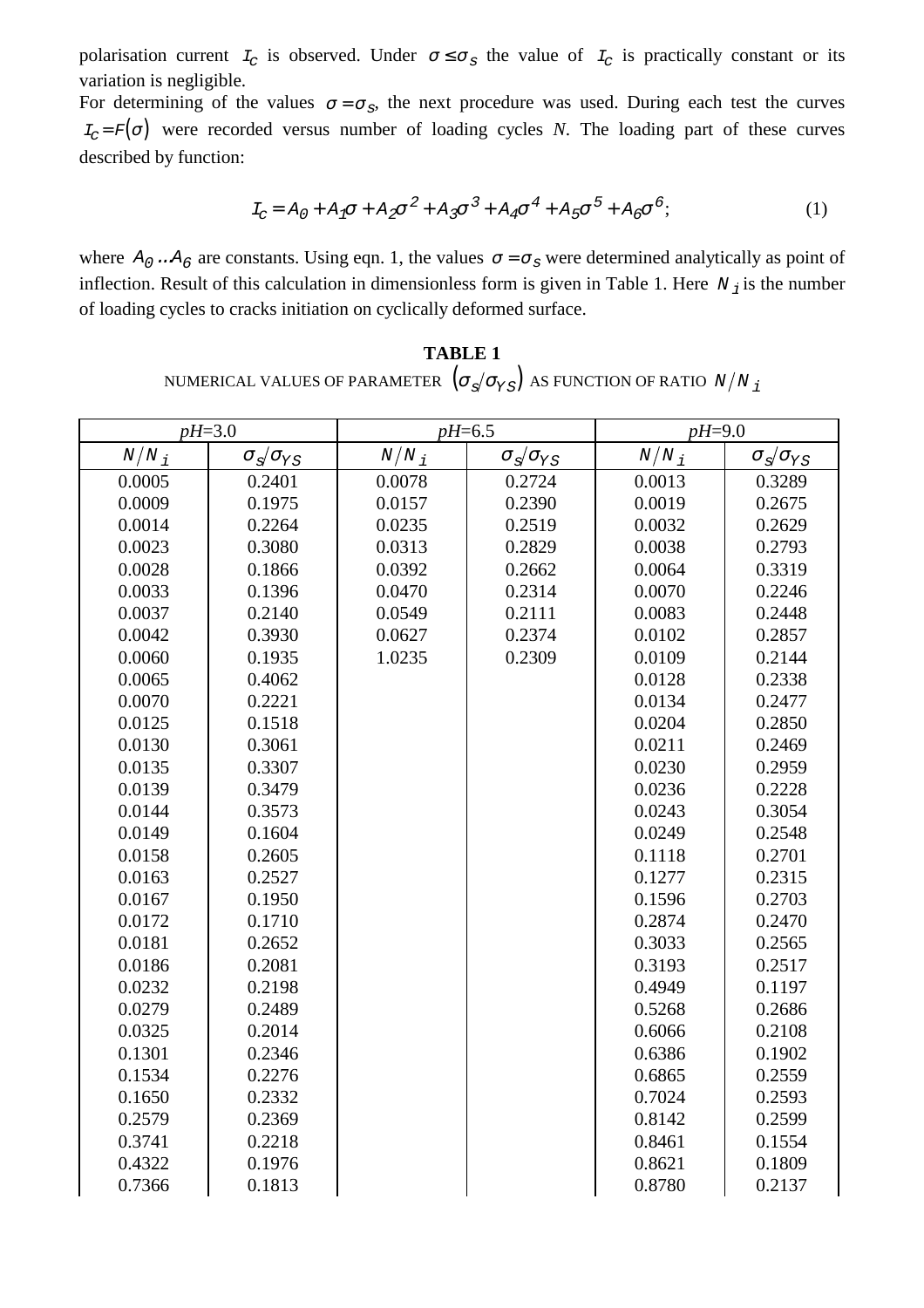| 0.8528 | 0.1973 |  | 0.8940 | 0.2155 |
|--------|--------|--|--------|--------|
| 0.8644 | 0.1402 |  | 1.0217 | 0.2765 |
| 0.8876 | 0.2012 |  |        |        |

On base data from Table 1 the graphs of parameter  $(\sigma_s/\sigma_{YS})$  were plotted versus ratio  $N/N_i$  (Figure 5). These curves were also described by the next exponential function:

$$
\frac{\sigma_S}{\sigma_{YS}} = B \cdot \exp[-C \cdot (N/N_j)], \qquad (2)
$$

where *B* and *C* are constants.



**Figure 5:** Parameter  $(\sigma_s/\sigma_{YS})$  as function of ratio  $N/N_i$ 



**Figure 6:** Surface of specimens after corrosion fatigue tests ( $N/N_i \approx 0.8$ ) in corrosive environments with different value of *pH* : a - 3.0; b - 6.5; c - 9.0

From Figure 5 it can be seen that trend of parameter  $(\sigma_s/\sigma_{YS})$  on depends on duration of cyclic deforming. Under early stage of test its value is practically constant and has the tendency to decreasing with achieving of stage of surface corrosion fatigue crack nucleation. These results show that parameter  $\sigma_s$  is able to indicate on the corrosion fatigue process, i.e. corrosion damaging